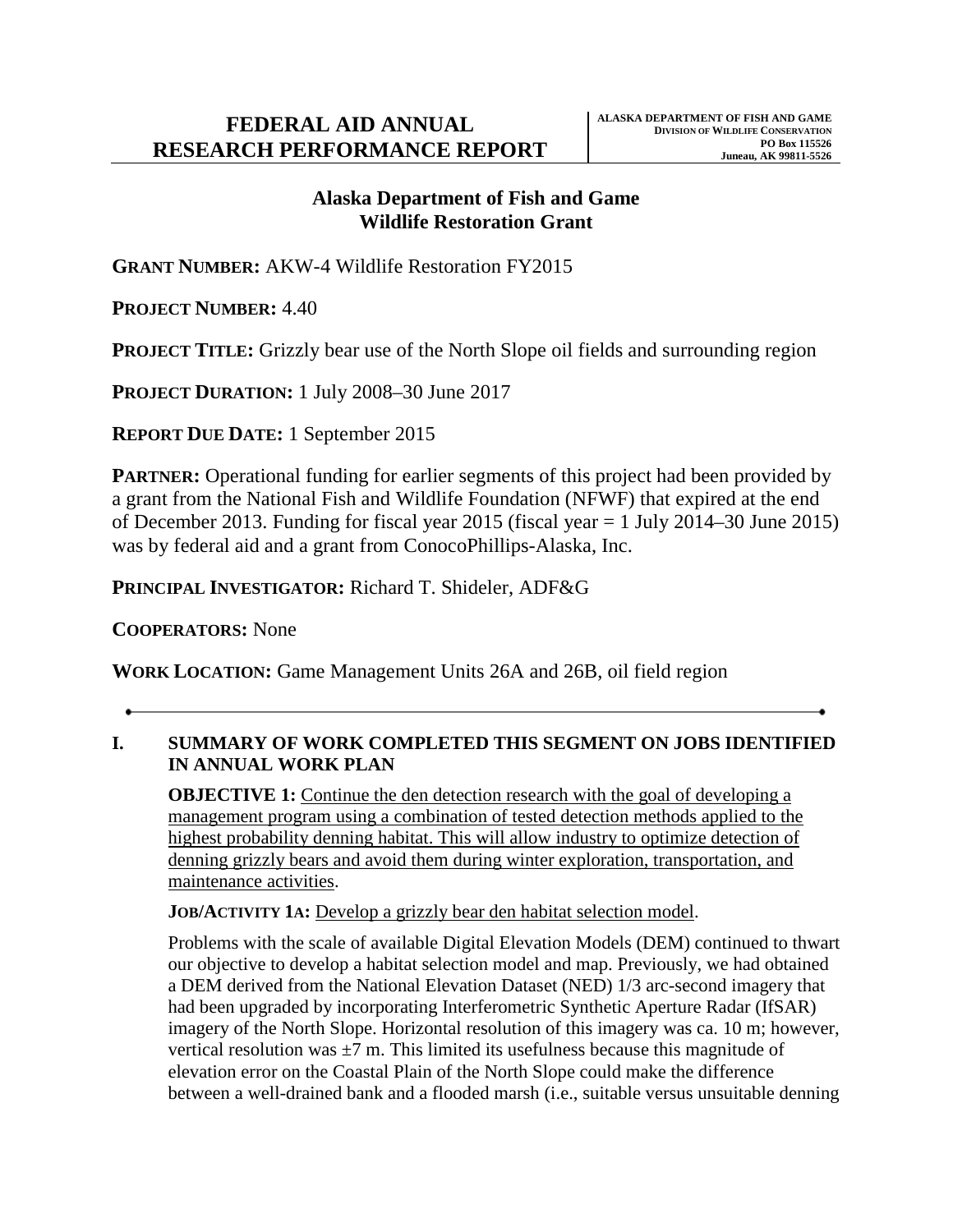habitat). We compared slope and aspect measured at 120 dens encompassed by the coverage with slope and aspect derived from the den's coordinates on the DEM. Resolution scale errors were apparent. In some cases, aspect differed by 180° between the den and the map. Clearly, mapping at a finer scale would be necessary to accurately delineate suitable denning habitat.

Accordingly, we pursued an alternative to analyze DEM's from a small focus area which encompassed the lower Kachemach and Miluveach rivers where there are 9 dens that we had previously inspected. Repsol  $E \& P \text{USA}$  ("Repsol") planned to explore this area for oil and gas, and they had acquired Lidar (Light detection and ranging) coverage for the area. In order to rule out coordinate or other GPS positional errors, we reinspected the den locations in September 2014 using a Differential GPS that recorded locations accurate to within 10 cm. For this focus area we pursued 2 lines of investigation: 1) we prepared a cooperative agreement with Repsol to obtain a DEM from the Lidar data they acquired, and 2) we investigated a new method (Structure from Motion-SfM) to obtain a DEM at a meter to sub-meter scale from orthoimagery using recently-developed aerial photogrammetry methods. Although the cooperative agreement has been signed by both parties, final approval by Repsol has been slowed as a result of the drop in oil prices. Several projects using the SfM technique had been completed by Dr. Matthew Nolan of the University of Alaska Fairbanks. Dr. Nolan acquired high-definition digital imagery with 2 digital cameras mounted in a small fixed-wing aircraft flown that was flown on a low-altitude survey grid. The resulting digital imagery was at the sub-meter resolution. Using specially developed software, Dr. Nolan converted the orthoimagery to DEMs. We contracted with Dr. Nolan to acquire the imagery for the focus area and process it for a DEM. These tasks were completed and we are currently analyzing the DEM. Although we have yet to receive the Repsol DEM we have been assured that we will receive it and we hope to compare the 2 products in FY16, and ground truth the DEM in summer 2016.

Although we have no DEM at a scale that would allow us to generate a habitat *availability* map, during 2013–2014 we analyzed data on den *use* from 199 dens inspected since Selective Availability (SA) was turned off by the Department of Defense in May 2000. SA refers to the deliberate "jitter" in the GPS satellite signal that created an artificial positional inaccuracy of up to 100m from the true location. We focused on slope and aspect because our experience suggested that these variables influence accumulation of snowdrifts which grizzly bears require for insulation over their dens. Although analysis for slope is fairly straightforward, analysis of aspect required use of circular statistics. We analyzed for differences in sex, females with offspring, age, den year, and feeding type (food conditioned vs. natural food). Mean aspect was 212° and 80% of den aspects were between 120° and 288°.There were no statistically significant differences among any of the groups. We analyzed slope for the same parameters. Mean slope varied from  $22^{\circ}$  to  $25^{\circ}$  for all sex and offspring classes, and there were no statistically significant differences. Eighty percent of dens fell on slopes between 13° and 36°. There appears to be a trend toward flatter slopes over time. We will investigate potential reasons for this. We will also investigate the effects of bear feeding type on distance of dens from permanent oil field activities. We have noticed that only food-conditioned bears have denned within or very near to the perimeter of the active oil fields, suggesting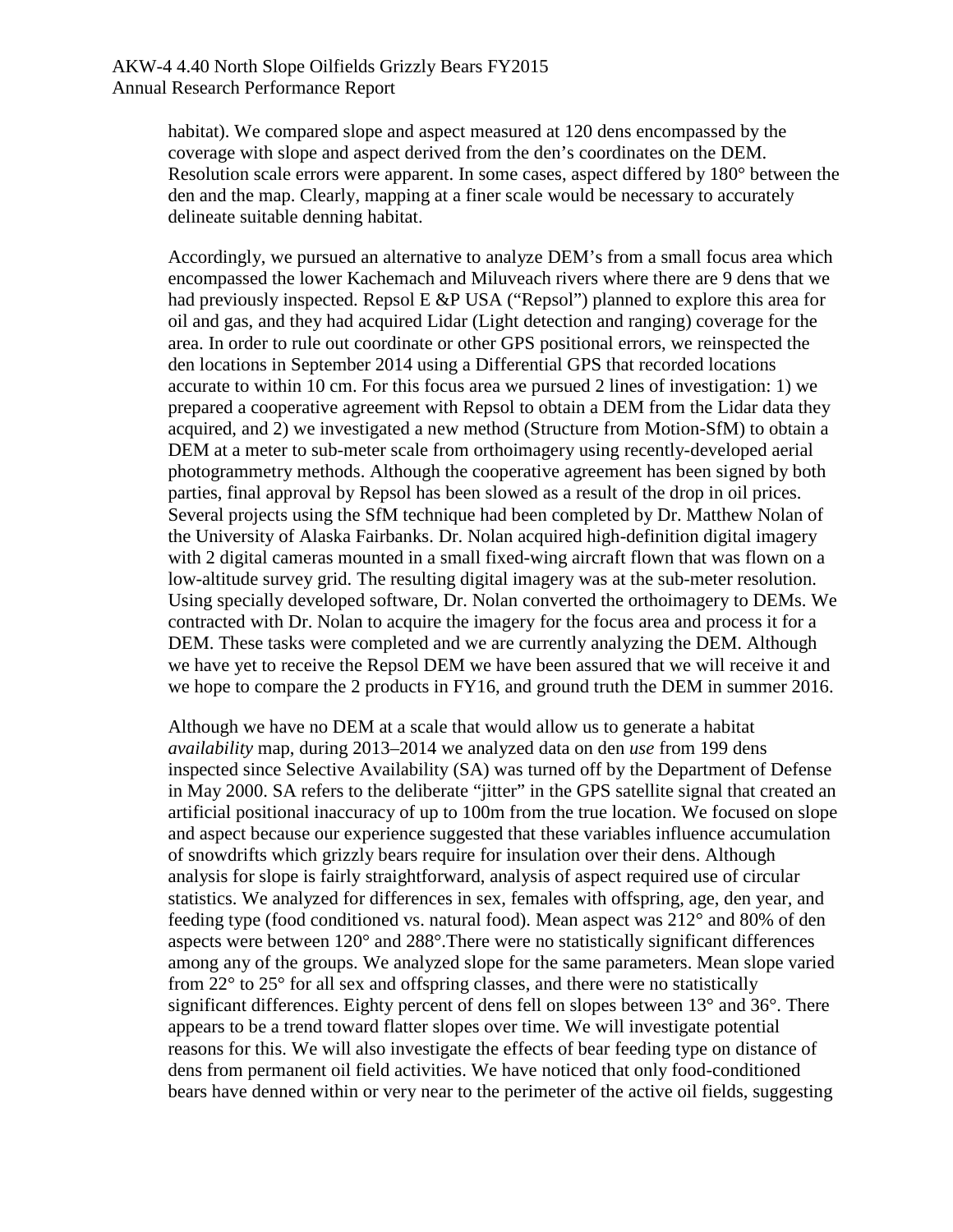that the habituation of food-conditioned bears to human activity may allow them to exploit denning habitat that bears which feed solely on natural food may avoid due to disturbance. Consequently, den site selection for natural food bears may differ slightly from that of food-conditioned bears. Progress on this has been slowed by the loss of the 2 biometricians who worked on this project. Fortunately, their replacements will be available beginning in FY16.

**JOB/ACTIVITY 1B:** Collect data on habitat characteristics of dens of radiomarked bears, and field verify areas of high, medium, and low probability denning habitat based on the predictive model generated in job 1a.

Due to reduced funding and poor weather we reduced our den radiotracking effort to one November flight near or within the western portion of the oil fields. We found 25 dens of radiomarked bears by interpolation of their radio signals. Interestingly, 11of those dens were located in areas subsequently proposed for high-intensity seismic exploration in winter 2014–2015. The result was that most companies either shifted their project boundaries or otherwise avoided the dens by the 0.5 mile required by permit stipulation. Due to decreased funding in FY15 we inspected only dens that were within walking distance of the road system or that could be inspected in conjunction with other aspects of the project that required helicopter support (e.g., capture for collar replacement). In FY15 we inspected 1 den of a radiomarked bear from den year 2013–2014 and 2 from den year 2014–2015. We updated the den habitat model in job 1A with habitat data from these dens.

No progress was made on field verification of the den habitat selection model pending completion of the predictive model and availability of funding (see job 1a).

**JOB/ACTIVITY 1C:** Evaluate the efficacy of den detection methods (e.g., handheld and airborne forward-looking infrared "FLIR" imagers, trained scent dogs).

Operational funding for this job had been through a National Fish and Wildlife Foundation (NFWF) grant, which ended summer 2013. We have endeavored to collect additional data on an opportunistic basis.

One of the 2014–2015 dens mentioned in job 1b was found to be very near 3 seismic lines in a priority project that involved a high density of seismic exploration activity. Encroachment on this den could have potentially disturbed the denning female and her yearling and been in violation of permit stipulations. Because of the importance of collecting this seismic data, the company requested further verification of the exact location of the den in order to seek a variance from the 0.5 mi buffer stipulation. They flew an airborne FLIR survey with mixed results and requested that we confirm the den location with scent dogs. They provided funding and logistics, and we conducted a dog survey of the site in February 2015 but the dogs did not alert on any location. From the ground, the radio signal from the bear suggested she was ~100 m from the fall 2014 aerial location. When we ground-truthed the location in June 2015 we found the den within 60 m of the fall coordinates and upwind of the area the dogs searched in February—i.e., well within the dogs capability of detecting a den. We cannot explain the anomaly, especially considering that the dogs have been >90% successful in detecting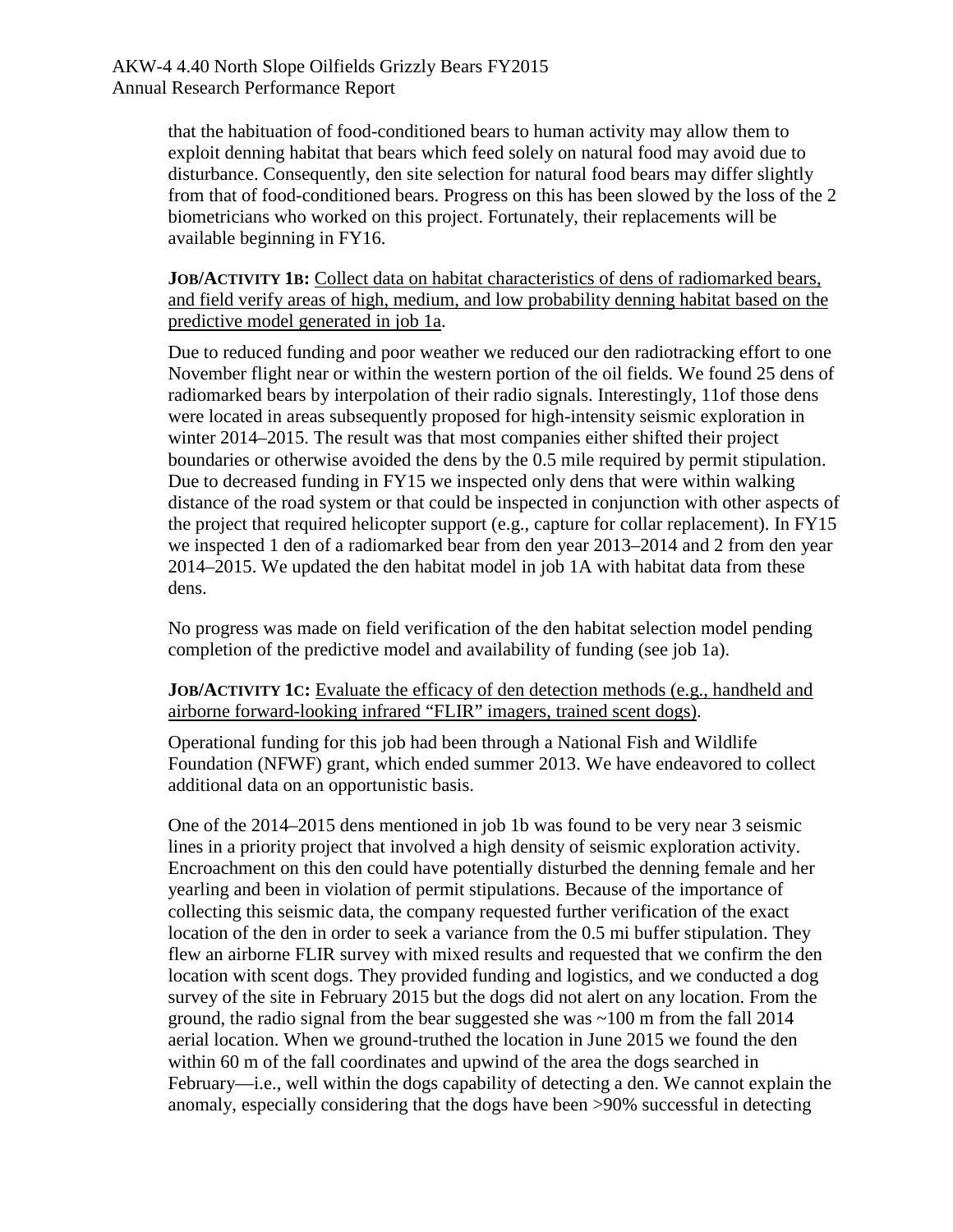grizzly bear dens at far greater distances under similar conditions. These results suggest that we have more to learn about the limitations of both airborne FLIR and scent dogs in detecting grizzly bear dens.

One of our FY14 annual report recommendations was to investigate the efficacy of using a FLIR unit mounted on an unmanned aerial vehicle (UAV or "drone) to detect bear dens. This would potentially provide a more responsive and cost-effective method. The University of Alaska Fairbanks initiated a graduate research project to investigate this. Graduate student Nils Pedersen will be testing the UAV on an artificial den and, if available, radiocollared denning bears. ADF&G has committed to assist the project. Part of this assistance would be to maintain a sample of radiocollared bears near the road system that would be available to field test the UAV.

**JOB/ACTIVITY 1D:** Construct and instrument an artificial den to test the accuracy of FLIR under varying snow conditions.

Operational funding for this job had been through a grant from NFWF that ended prior to FY15. We reported results in the NFWF final report appended to the FY14 annual federal aid report. In FY15 we assisted UAF graduate student Nils Pedersen with construction and instrumentation of an artificial den in the Kuparuk oil field for the project mentioned in job 1c. In addition to testing the UAV, Mr. Pedersen will continue testing the handheld FLIR on the artificial den using methods we developed in our proof-of-concept study reported in the NFWF report.

**OBJECTIVE 2:** Investigate the response of "natural food" bears to the removal of food-conditioned bears from the oil field, especially to determine if these bears attempt to obtain human food.

### **JOB/ACTIVITY 2A:** Capture bears and replace radio collars.

In field seasons 2014 and 2015 we recaptured 16 radiomarked bears and replaced their VHF radio collars, and captured an adult male new to the project and fitted him with a VHF radio collar. This brought the sample size to 26 bears with operating radio collars. One of the 11 bears we recaptured was a food-conditioned female with a cub that had been hanging around Deadhorse and the eastern portion of the greater Prudhoe Bay (GPB) oil field but had shed her collar in 2012. She and her radiocollared, food-conditioned mother and their dependent offspring continued to utilize anthropogenic food in Deadhorse and GPB into late fall 2014 and again in early spring 2015. Because our FY14 and FY15 operational funding was from a company that operates in the western part of the oil field, we did not replace collars on bears in the eastern half of the study area. We will remove collars from the few remaining collared bears there if they do not naturally drop off.

In summer 2014 we flew 3 radiotracking flights and relocated up to 25 bears on each flight. We flew a complete radiotracking flight in June 2015 associated with the capture effort. We also searched for 3 non-marked bears, 2 subadults and an adult male, which had been reported to be using anthropogenic foods in Deadhorse and the GPB oil field. It is likely that the 2 subadults are offspring of the food-conditioned females that continue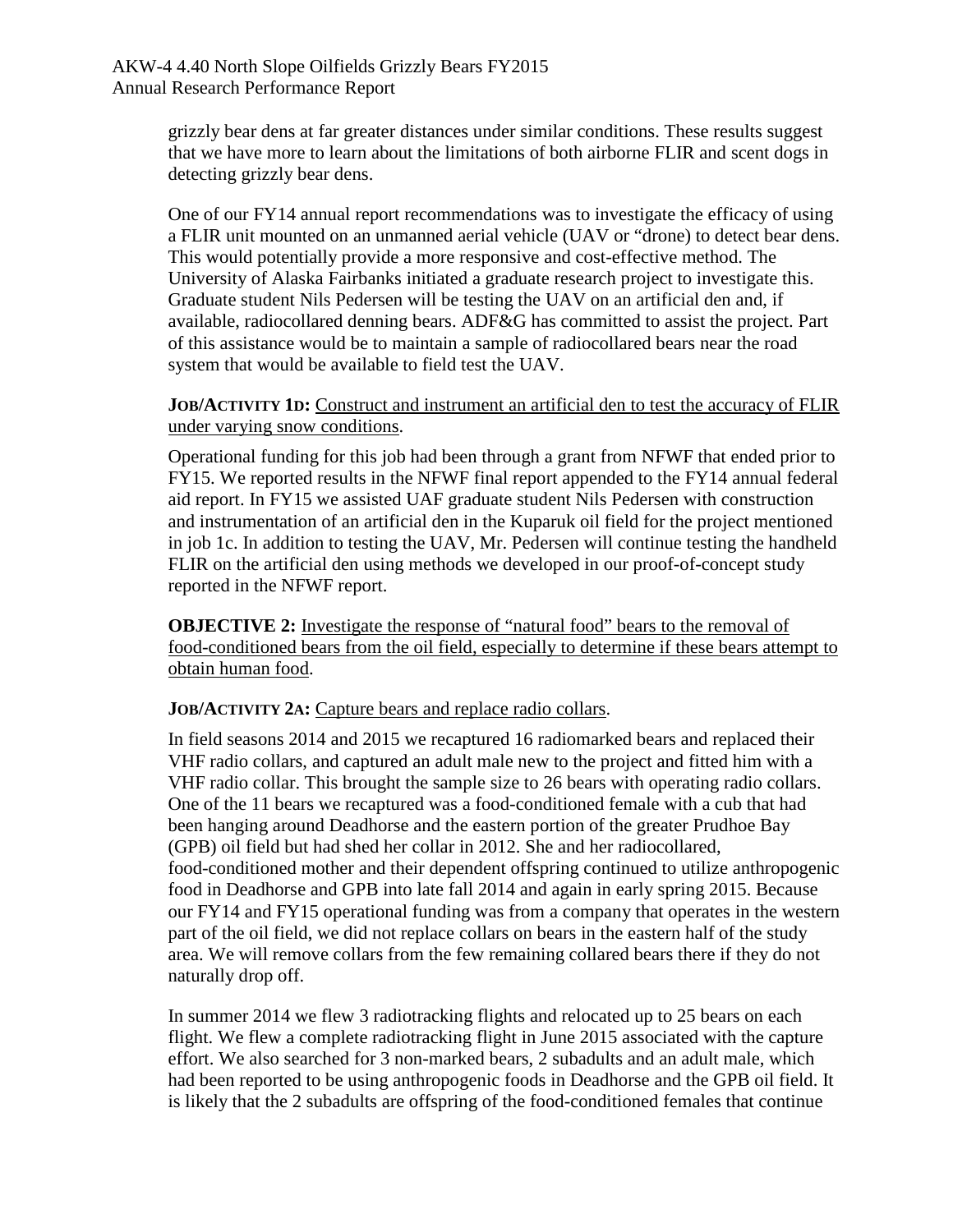to feed on anthropogenic food. However, the adult male would be the first adult that became food-conditioned without being related to existing food-conditioned bears. Unfortunately we were unable to find any of the 3 with the flight time we had available.

#### **JOB/ACTIVITY 2B:** Analyze grizzly bear DNA specimens for individual relationships.

One goal of this project has been to identify individual relationships among bears in the study area generally and especially those using the oil fields. This provides a sense of the number of bears using the area, insight into cub survival to weaning by identifying maternity-paternity of individuals, and the social structure of bears in the area. Earlier in this project we collected specimens for genetic "fingerprinting" from 3 sources: 1) tissue samples from bears newly captured for the study collected at the time of capture; 2) hair collected on barbed wire hair traps on power poles within the oil fields; and 3) tissue obtained by using a biopsy dart. We reported results from collections from previous years in the FY14 federal aid annual report.

Operational funding from NFWF ended in FY13. Therefore, in FY14 we discontinued collection of hair from power pole hair traps. In general, degradation of DNA in the samples prevented identification of new bears. Wildlife Genetics International suggested that the DNA was denatured because ultraviolet light from continuous daylight on the North Slope in combination with the long interval between sample collections (e.g., 2– 3 weeks) allowed UV to degrade the DNA in hair follicles. In addition, some of the samples were contaminated by creosote on the power poles. We have archived hair samples from power pole hair traps that we collected late in 2013, as well as tissue samples collected from harvested bears in Game Management Unit 26B as part of a grizzly bear management project, and from 1 new adult male captured in summer 2014. When funds become available we will send these samples to Wildlife Genetics International in Nelson, British Columbia, Canada for analysis.

In FY14 the USGS-Alaska Science Center geneticist requested tissue samples from several study bears that have unusually light silver coat coloration. There had been speculation that these might have potential polar bear hybrid influence. Genetic analysis confirmed that there was no recent polar bear hybridization. In FY15, these and a few additional samples from the study bears were also analyzed by deep genomic sequencing to identify when polar bears and brown bears diverged. Results from this analysis have been included in a manuscript in review for the journal *Nature-Genetics* (see Section III).

**JOB/ACTIVITY 2C:** Establish barbed-wire hair traps on specific power poles and other permanent structures where bears have been observed rubbing. Hair collected at these sites will be included in the DNA analysis in job 2b.

Due to reduced budget in FY15, we made only a few ground trips to the study area. Because of the long interval between these trips there was a high likelihood that any DNA would be denatured by the time we were able to collect hair (see Job 2b). Furthermore, the lack of funding eliminated genetic analysis; therefore, we did not collect any hair. However, in June 2015, during a lull in capture operations we did visit one power pole hair trap near Deadhorse. Although no bears had rubbed on this particular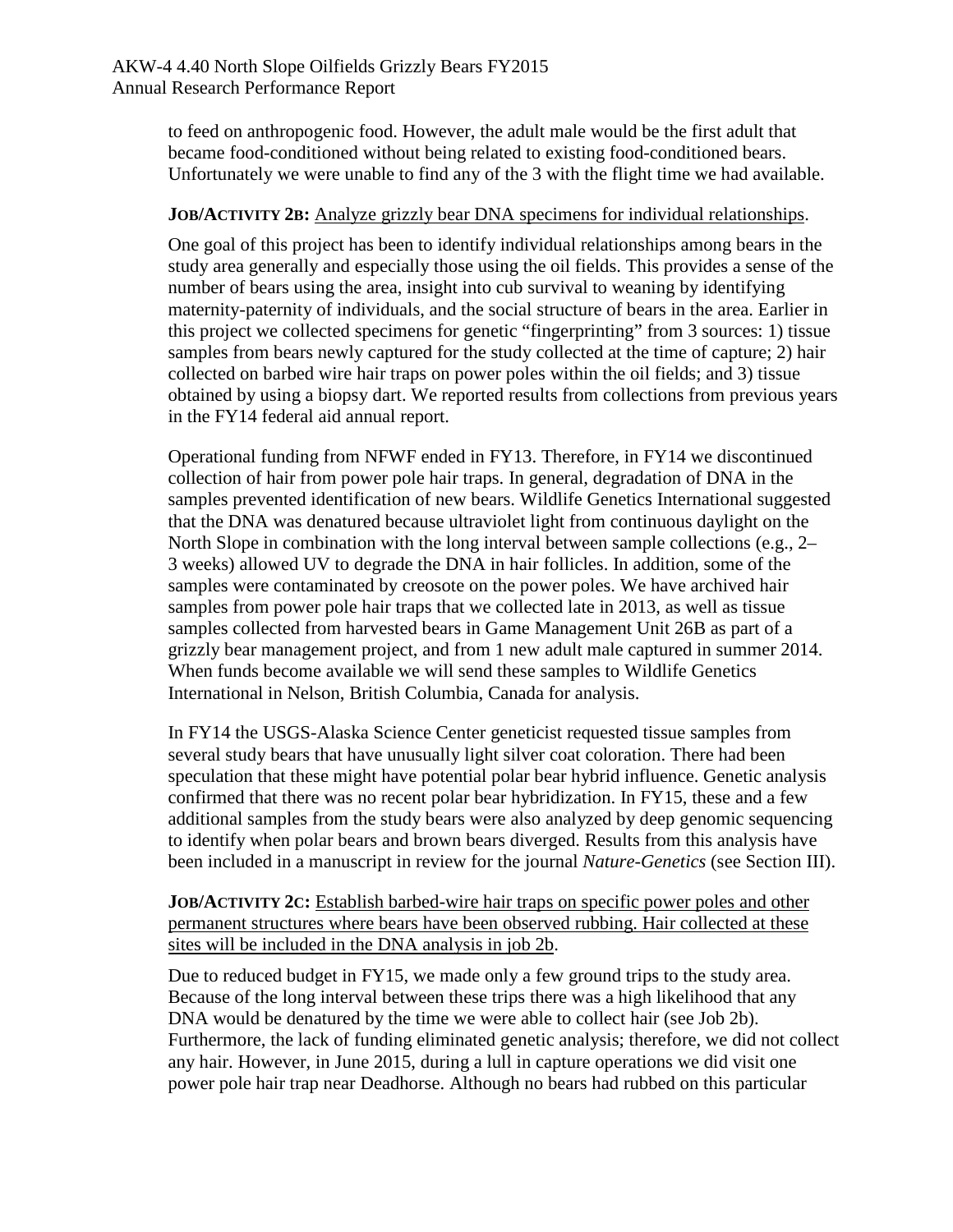pole during previous field seasons, we did find hair during this visit. Unfortunately we could not determine how long the hair had been there so we did not collect it.

**JOB/ACTIVITY 2D:** Collect and analyze specimens for stable isotope analysis to identify food-conditioned bears within the oil field sample.

Since the 1990s, we have collected hair and blood samples from the bears we captured and since 2013 from bears killed by hunters. Those samples were analyzed by the University of Alaska Fairbanks-Stable Isotope Facility for concentrations of stable isotopes of C and N. Although several of the bears previously identified as food-conditioned continued to have isotope signatures consistent with an anthropogenic food diet, none of the hunter-killed bears or other radiocollared bears had an isotope signal derived from anthropogenic food. We are in the process of statistical analysis of these data and are preparing a presentation at our regional staff meeting in early FY16.

We collected hair and blood samples from the 16 recaptures and 1 new capture in FY15. If funding becomes available we will have these samples analyzed at the UAF lab.

**OBJECTIVE 3:** Write annual progress reports, a research interim technical report in FY16, and a final technical report. Give presentations at scientific forums. Publish results in peer-reviewed journals.

**JOB/ACTIVITY 3A:** Data analysis and reporting.

Data analysis was ongoing. Two scientific journal articles are in process (see Section III, Publications). With the biometrician staff back at full complement we expect data analyses to accelerate in FY16.

## **II. SIGNIFICANT DEVIATIONS AND/OR ADDITIONAL FEDERAL AID-FUNDED WORK NOT DESCRIBED ABOVE THAT WAS ACCOMPLISHED ON THIS PROJECT DURING THIS SEGMENT PERIOD**

None.

## **III. PUBLICATIONS**

The following manuscript has been accepted with minor revisions for publication:

G. E. Liston, C. J. Perham, R. T. Shideler, and A. N. Cheuvront. 2015. Modeling snow habitat for polar bear dens with SnowDens-3D. Ecological Modeling.

The following manuscript is in preparation:

T. Lan, J. Cheng, A. Ratan, W. Miller, K. Rode, T. Atwood, S. Farley, R. T. Shideler, S. L. Talbot, T. Mailund, and C. Lindqvist. *In prep*. Genome-wide evidence for a hybrid origin of modern polar bears. Nature-Genetics.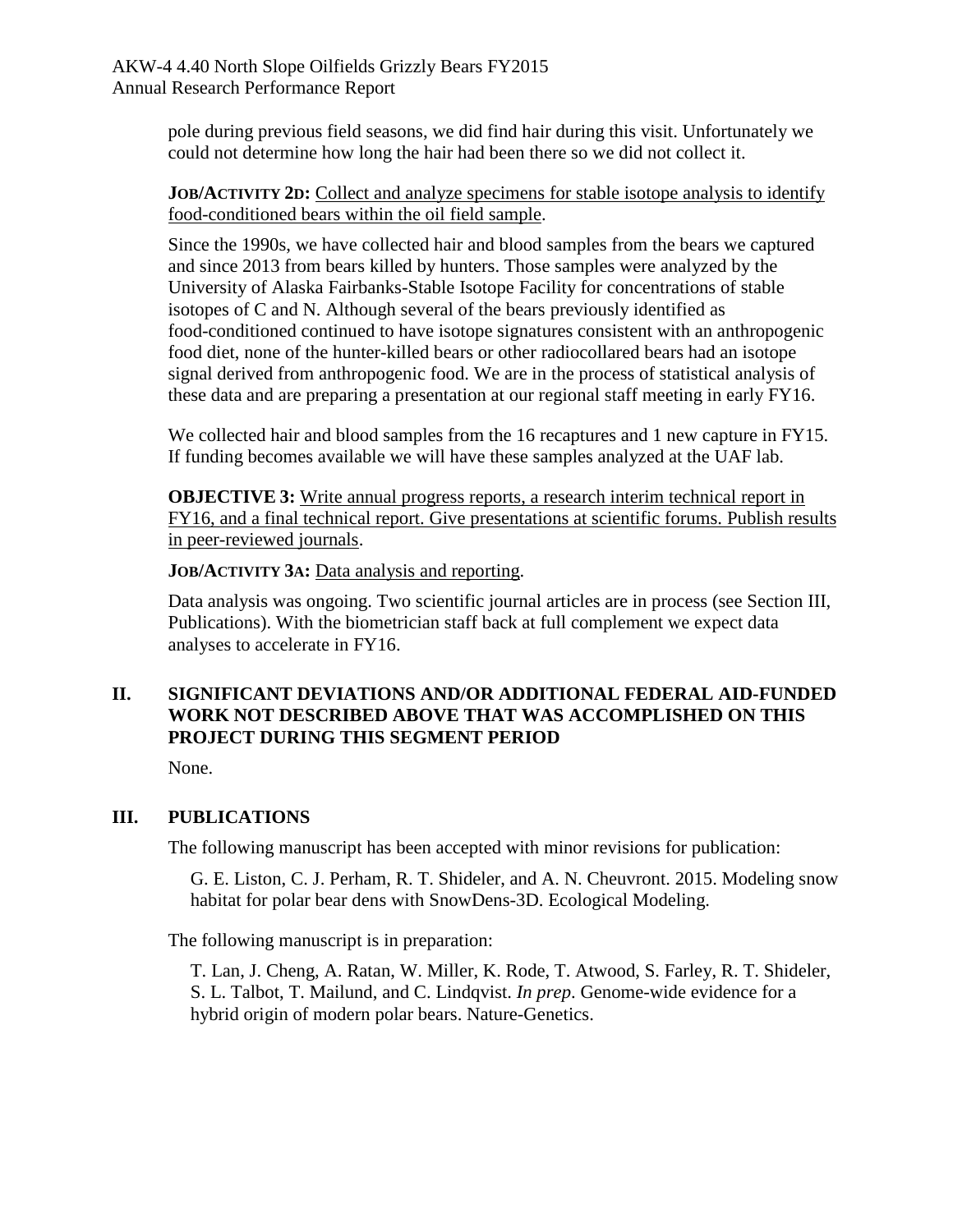### **IV. RECOMMENDATIONS FOR THIS PROJECT**

The following recommendations apply to future research and monitoring:

- 1. Maintain a sample of ca. 30 radio-marked bears within the oil field region and monitor demographic characteristics, oil field use, and den locations. Dependent upon funding, equip  $\geq 6$  bears that frequent the oil fields with GPS collars and test the feasibility of a "virtual fence" that will alert project staff that the bears have entered the oil fields. Investigate the possibility of tying this alert to oil field security to provide a real-time notification that a marked bear is in their area.
- 2. Conduct radiotracking surveys of dens within the oil-field region and provide locations to industry to meet their permitting requirements to avoid occupied dens, and to test precision of the habitat map using future dens.
- 3. Continue to develop the den habitat suitability map.
	- a. Ground-truth the precision of the map by a) retrospectively comparing locations of previously occupied dens that have not been inspected (i.e., not included in the development of the den habitat model), and b) randomly selected points that may or not be suitable habitat predicted by the model.
	- b. Compare new den locations with predicted habitat values from the map.
- 4. Once an accurate den habitat map becomes available, identify areas that may be affected by industry winter activities and apply a feasible detection method to identify active dens.
- 5. Continue to collect and analyze genetic data from newly captured bears, from hair collected at snares around the oil field, and from tissue collected from hunter harvest or department bear control projects or from biopsy darts.
- 6. On an opportunistic basis, continue to evaluate the feasibility of using dogs to detect denning bears, especially focusing on the weather and snow conditions (e.g., snow depth, snow density, presence of ice layers) when dogs fail to locate the den or require an unacceptably long time (e.g., >0.5 hr) to detect the den.
- 7. Continue to collect and analyze bear samples for stable isotope analysis. For selected individuals that may be feeding in areas with a marine influence, test for S in addition to C and N. On an opportunistic basis, collect food items for isotope analysis in order to augment the existing data for the North Slope food web.
- 8. Expand the geographical scope to areas such as northeastern NPR-A where we have had to reduce effort, and where industry is actively exploring and developing.
- 9. Continue support of the UAF graduate project, including testing the UAV on marked bears in their dens.